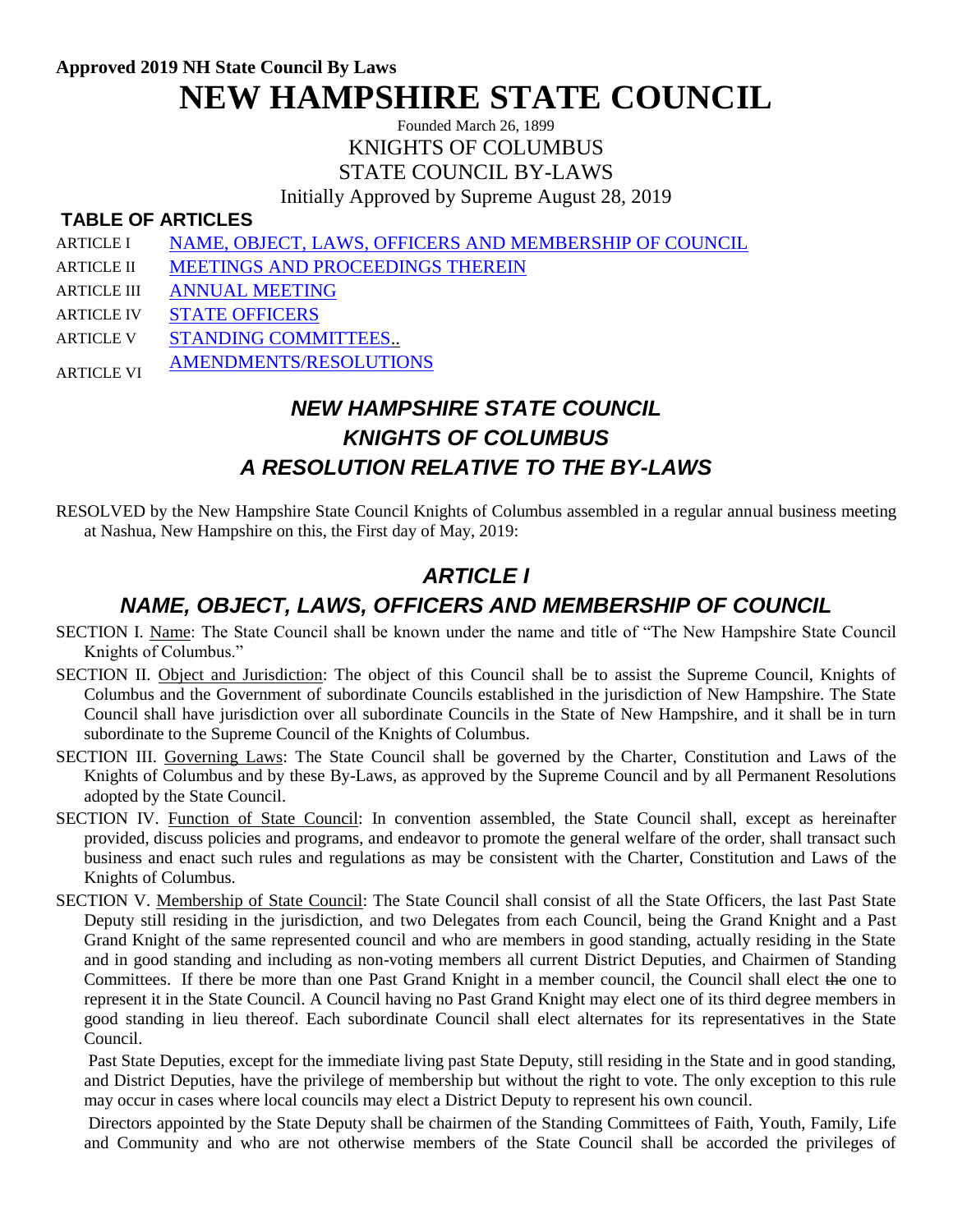membership in the State Council, including the right to speak on questions pertaining to the functions of their particular committees, but shall not have the right to make nominations, make or second motions, or vote therein.

Chairmen of other Standing committees who are not otherwise members of the State Council shall be accorded the privileges of membership in the State Council, including the right to speak on questions pertaining to the functions of their particular committees, but shall not have the right to make nominations, make or second motions, or vote therein. No more that twelve (12) Standing Committees shall exist at any one time.

The State Squires Chairman or State Squire Counselor when a State Squires Circle is formed who is not otherwise a member of the State Council shall be accorded the privileges of membership in the State Council, including the right to speak on questions pertaining to the functions of Squires programming and activities, but shall not have the right to make nominations, make or second motions, or vote therein.

SECTION VI. Disqualification: Subordinate Councils which fail to pay assessments to the State Council or Supreme Council shall not be entitled to representation at any meeting while they are in arrears.

#### SECTION VII. Officers:

- (a) The State Council shall elect by ballot from the membership at large a State Deputy, State Secretary, State Treasurer, State Advocate and State Warden, and representatives and alternates to the Supreme Council. A State Chaplain shall be appointed by the state officers. Officers of State Councils shall hold office for a term of one year from and after the first day of July following their election and until their successors have been elected and qualified.
- (b) Appointments to fill vacancies in any office of the State Council shall be made for the unexpired term by the State Officers. In the event that the State Council qualifies for an additional delegate (Insurance or Associate) to the Supreme Convention between the time of the New Hampshire State Convention is held and the Supreme Convention, the alternate having received the most votes as an insurance or associate alternate shall be appointed by the State Deputy as the additional delegate to the Supreme Convention in the category (Associate or Insurance) to which the alternate was elected.

#### SECTION VIII. Executive Committee:

- (a) Duties: Between meetings of the State Council, the Executive Committee shall have full power and authority to conduct the ordinary and usual business affairs of the State Council. Such financial commitments, arrangements or contracts as shall be made for on behalf of the State Council by the Executive Committee shall be binding as the act and deed of the State Council.
- (b) Membership: The officers of the State Council, including the Immediate Past State Deputy, shall comprise the Executive Committee of the State Council. The Chairman of the Executive Committee shall be the State Deputy. In the absence of the State Deputy, the State Secretary shall assume the role of chairman *pro tempore*.
- (c) Meetings: The Executive Committee shall meet quarterly, at the call of the State Deputy, or upon written demand of three members thereof.
- (d) Financial Limitations: No obligations shall be incurred by this committee in excess of \$500.00 nor shall any obligation be incurred that is not considered an ordinary and usual business expense of the State Council.
- (e) Reporting Requirements: The Executive Committee shall report in writing at the State Council meeting of any action taken or moneys expended by them in the period between meetings of the State Council.
- (f) Accounts Receivable: The Executive Committee shall pay all bills and requests for funds disbursements due in a timely manner, but will reject those bills from members of the order not submitted to it in writing within 90 days of the date the bill is incurred.
- SECTION IX. Per Capita Tax: In order to defray legitimate expenses, the State Council shall annually assess each Council within the jurisdiction of New Hampshire a per capita fee per member due and payable annually at or before the first session of the State Convention. Individual council members shall qualify for such assessment if such members are assessed a per capita tax by the Supreme Council. In addition, a \$10.00 Third Degree initiation fee shall be charged by the State Council for each new member, except priests and members of religious communities, added to each council roll each year. Provided, however, that the State Council shall not assess any per capita tax on Honorary Life or disabled members.

## *ARTICLE II MEETINGS AND PROCEEDINGS THEREIN*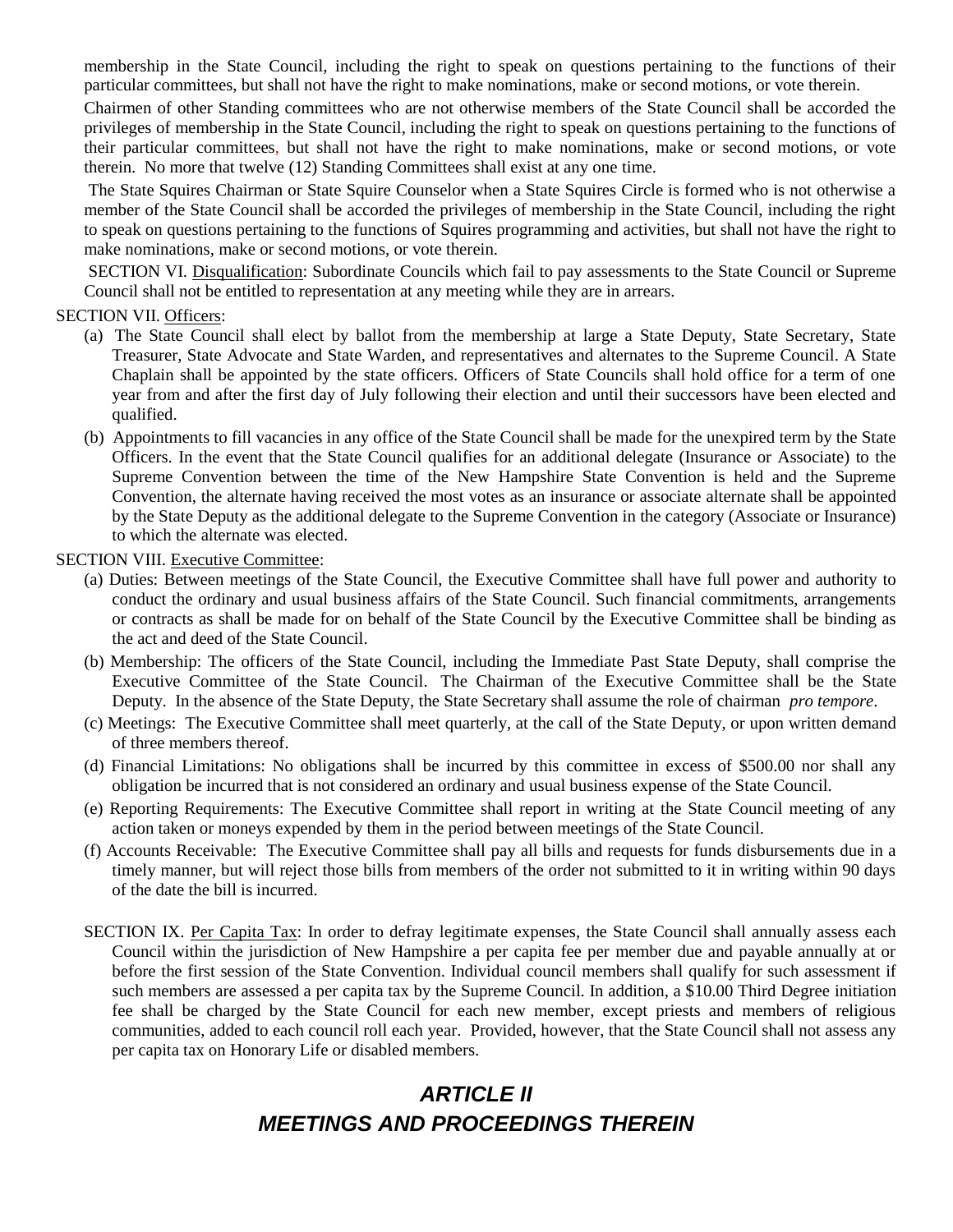- SECTION I. Meetings: The State Council shall hold the annual meeting between April 1 and June 1 and to be known also as the State Convention.
- SECTION II. Notice: The State Secretary shall mail to all members of the State Council, not less than thirty days prior to the Annual Meeting a notice setting forth the time, place and date of said meeting and shall publicize the time and date of the State Convention to the entire membership by posting on the state web site and by announcement at each council by the District Deputies.
- SECTION III. Location: The State Deputy and Executive Committee shall determine the location of the State Convention.
- SECTION IV. Quorum: Attendance of at least fifty per cent (50%) of the members of the State Council shall constitute a quorum.
- SECTION V. Admission to Meetings: All meetings of the State Council shall be conducted in the Third Section. All Third Degree members of the Knights of Columbus, in good standing, as determined by an inspection of Membership Cards or presentation of credentials duly issued by the State Secretary by the State Warden or assistants as appointed by the State Deputy, and any other persons to whom the privilege is extended by the State Council, shall have the privilege of attending all meetings of the State Council; provided, however, that no person not a member of the State Council as provided in these By-Laws shall be permitted to speak without the permission of the State Deputy.
- SECTION VI. Speaking: When a member desires to speak he shall arise and address the Chair, giving his name and the Council he represents. When recognized the member shall confine himself to the subject under consideration except as otherwise provided by parliamentary law. No member shall speak longer than five minutes without the permission of the Chair, nor more than once upon any question until all others who desire to speak have been heard.
- SECTION VII. Roll Call: The State Secretary shall call the roll at each session of each meeting to determine the presence of a quorum. Upon a demand for the yeas and nays the State Secretary shall call the roll when such demand is made by at least one third of the members present.
- SECTION VIII. Reports: The State Deputy, State Secretary, State Treasurer, all standing and special committees, and each District Deputy shall prepare a complete written report of all his official acts and file the same with the State Deputy before the State Council meeting.

 With the exception of the State Deputy's report, unless a reading is ordered by the State Deputy or a majority of the State Council, the report of the State Treasurer shall be published as an appendix to the minutes of the meeting and such publication shall constitute the reading thereof; and the filing of the reports of the State Secretary and the District Deputies shall be deemed to be the reading thereof.

- SECTION IX. Parliamentary Procedure: Except as otherwise provided by these By-Laws or by Permanent Resolution all meetings of the State Council shall be governed by Robert's Rules of Order, Revised and the State Advocate shall act as parliamentarian.
- SECTION X. Order of Business:

At all meetings of the State Convention the order of business shall be as follows:

- (1) Call to Order (at all sessions)
- (2) Examination of Membership Cards by State Warden (at all sessions)
- (3) Prayer (at all sessions)
- (4) Salute to Flag (at all sessions)
- (5) Roll Call (at all sessions)
- (6) Appointment of Standing Committees and Special Committees:
	- (a) Committee on Credentials
	- (b) Committee on Good and Welfare
	- (c) Committee on Mileage
	- (d) Committee on Resolutions
	- (e) Committee on Finance
	- (f) Committee on the By-Laws
	- (g) Committee on Membership
	- (h) Committee on Programs
- (7) Communications
- (8) Reports of State Officers, District Deputies and Directors
- (9) Reports Called for by State Deputy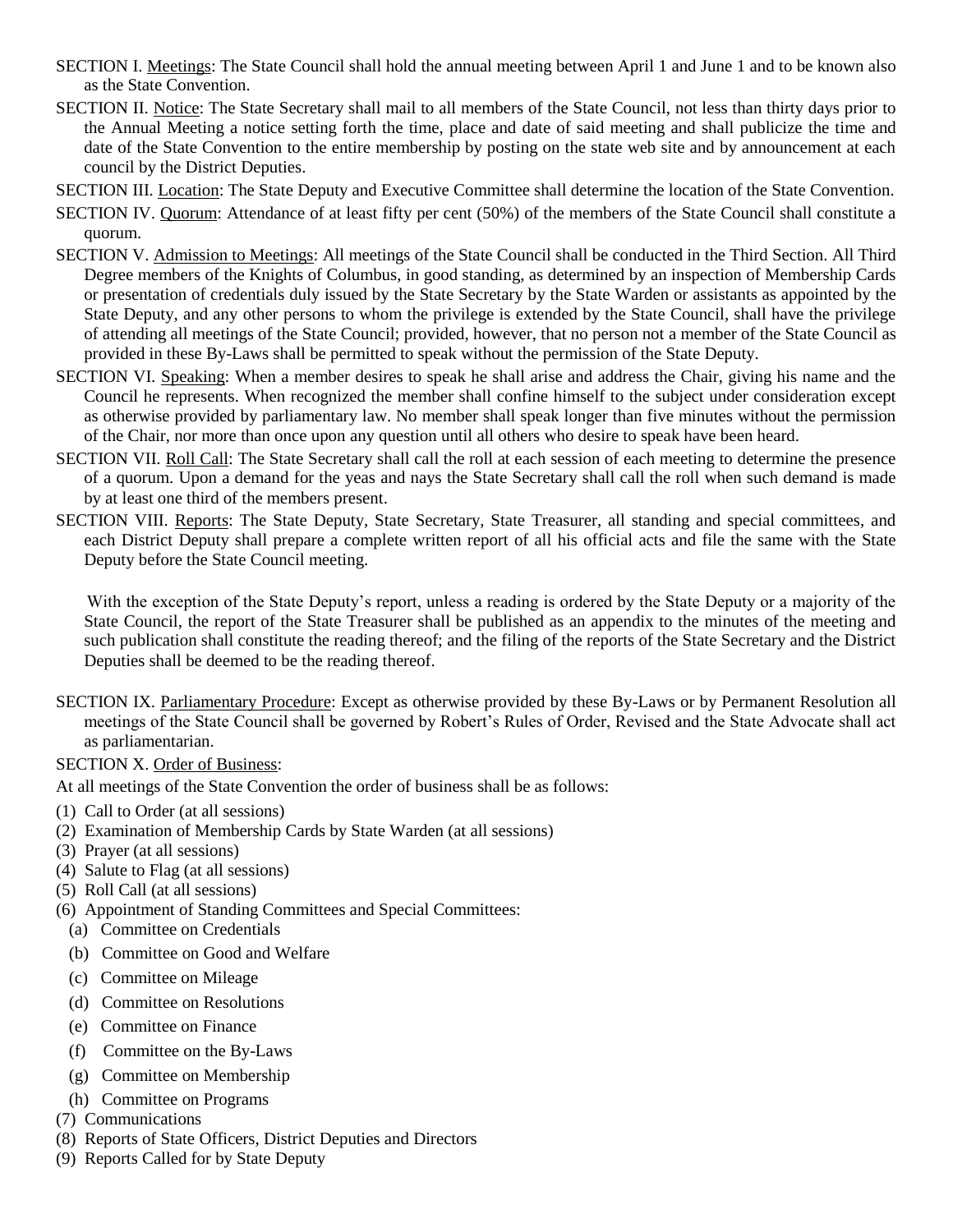- (a) Report of the Committee on By-Laws and Resolutions
- (b) Reports of all other standing and special committee
- (10) Unfinished Business
- (11) New Business

The first item of New Business shall always be Election of Officers, Representatives and Alternates to Supreme Council and Members of the Committee on Finance, it being held, however, that concurrent with the counting of votes other new Business and/or reports may be undertaken or heard as suits the chair as a matter of expediency.

(12) Prayer and adjournment (at all sessions).

#### *ARTICLE III ANNUAL MEETING*

- SECTION I. Rules: Except as otherwise provided herein, the Annual Meeting shall be conducted under the rules provided for in Article II, Section X above.
- SECTION II. Purpose: The Annual Meeting shall be held for the purpose of electing officers of the State Council, Representatives and Alternates to the Supreme Council, and two members of the Committee on Finance, for the appointment of Standing Committees, the adoption of amendments to these By-Laws and for the transaction of such other business as may lawfully come before any meeting of the State Council.
- SECTION III. Expenses of Members including Past State Deputies:
- The State Council, at the Annual Meeting, shall reimburse the members thereof for their expenses incurred in attending said Annual Meeting at a rate proposed by the executive board to the membership at the Annual Meeting prior to which the reimbursement shall take effect.
- SECTION IV. Elections: All officers of the State Council, Representatives and Alternates to the Supreme Council and two members of the Committee on Finance shall be nominated from the floor of the Annual Meeting and elected by ballot. The election of a State Deputy shall be held first, followed by the election of a State Secretary, a State Treasurer and a State Advocate and a State Warden. Thereafter, the Representatives and Alternates to the Supreme Council and two members of the Committee on Finance shall be elected. Nominating speeches presenting candidates for any office shall not exceed five minutes in length.
- SECTION V. Tellers: The State Deputy or presiding officer shall appoint tellers to receive, sort and count the votes, and report the results to the Chair. In addition each candidate shall have the right to appoint one teller.
- SECTION VI. Voting: When nominations are closed, the State Secretary shall call the roll and as each name is called, the member shall deposit his ballot in the ballot box. A majority vote of the members present and voting shall be necessary for election to each office except that, where several of equal degree are to be elected as Representatives and Alternates to the Supreme Council and members of the Committee on Finance, a majority shall not be necessary. Each of such offices shall be voted for on one ballot, the winners being determined by plurality. No ballot containing the names of more, or fewer candidates than there are offices to be filled, shall be counted.
- SECTION VII Credentials: The State Secretary shall transmit with the notice of the Annual Meeting of the State Council a list of the offices, including the number of Representatives to be elected and voting credentials to be used at the Annual Meeting.

# *ARTICLE IV STATE OFFICERS*

SECTION I. State Deputy: The State Deputy shall preside at all meetings of the State Council and at all meetings of the Committee on Finance. In his absence the State Secretary shall preside at all such meetings and in his absence the other officers of the State Council, in the order they are named in this Article, shall preside. The State Deputy shall appoint Standing Committees provided for in these By-Laws and all special Committees. He shall give a quarterly report on his activities to the Executive Committee and shall give an annual report to the State Council of the condition of the Order, of new councils instituted during his term and make such suggestions as he shall deem necessary for the best interests of the State Council. He shall endorse his approval upon all bills for debts of the State Council and forward the same to the State Secretary.

It shall be the responsibility of the State Deputy to appoint such Third Degree Members as may be necessary to serve at the pleasure of the State Deputy to assist in the implementation of the various programs of the State Council and Supreme Council. These members, to be known as Directors and/or Chairmen shall report to the chairman of the Standing Committee on Programs who shall be called the Program Director, except that the various chairmen shall report or coordinate with the directors of the various sections listed below. . At a minimum the State Deputy shall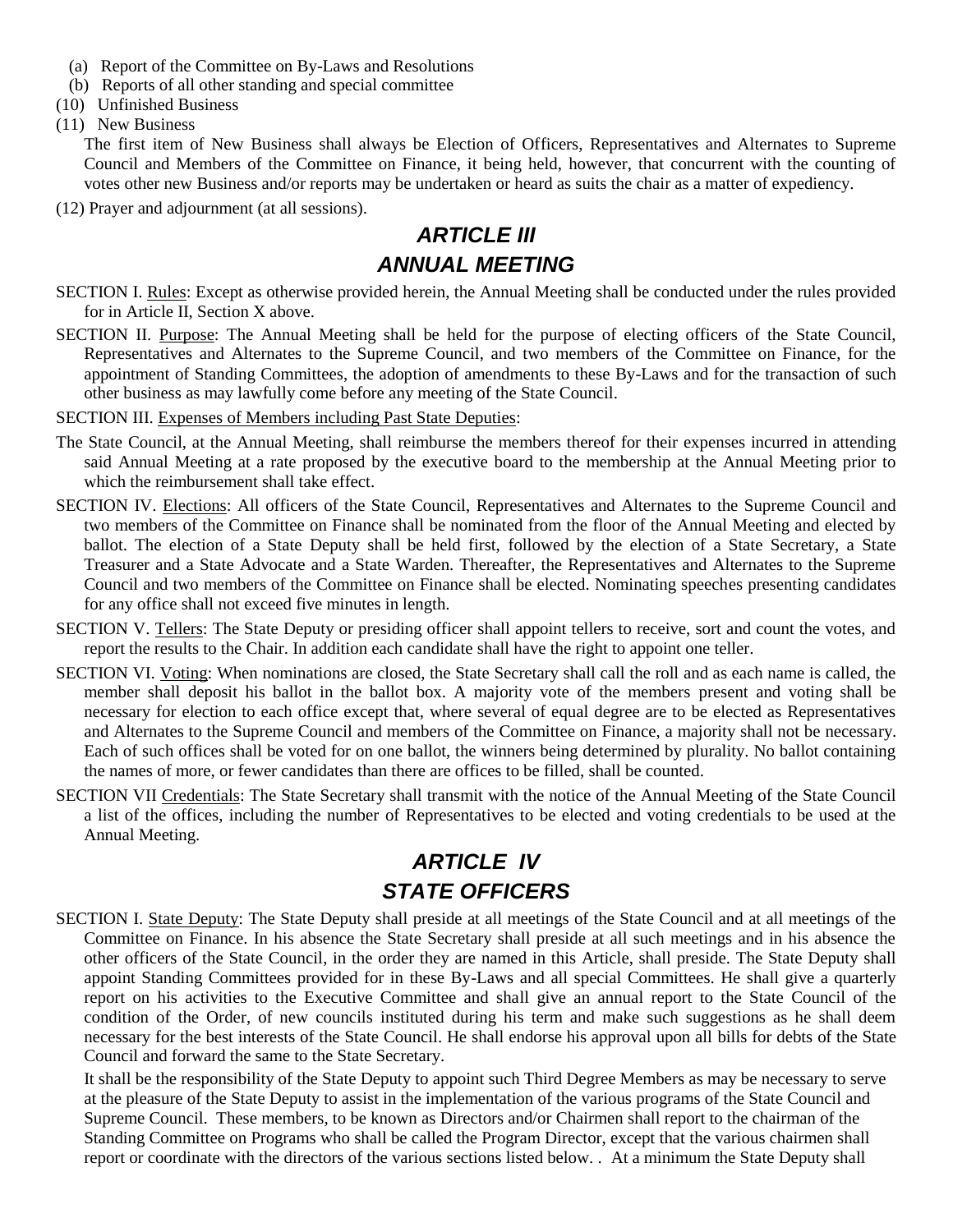appoint Directors in the six areas of typical council work. Chairmen of specific activities shall report to the various directors and may be appointed by the State Deputy. Of those appointed, no more that twelve shall be afforded the privileges of membership in the state Council of which five shall be the designated Directors and one shall be the Squires Chairman and one shall be the Program Director

- a). Faith
- b). Family
- c). Life
- d). Community
- e). Youth

The State Deputy shall appoint, annually, a State Squires Chairman who shall be responsible with the State Youth Director for establishing Squires Circles throughout the state. When enough Circles are active to create a State Circle the State Squires Chairman shall be the State Chief Counselor and direct liaison between the State Squires Circle and the State Council.

SECTION II. State Secretary: The State Secretary shall act as recorder at all meetings of the State Council and Executive Committee. He shall:

- (a) Receive all monies paid to the State Council, make a record thereof and transmit the same to the State Treasurer.
- (b) Give a surety company bond in the sum of One Hundred Thousand Dollars (\$100,000.00), the cost of which shall be paid by the State Council.
- (c) Make a record of all bills for debts of the State Council, prepare a warrant setting forth the amount of each bill, the reason for the payment thereof, and forward the same to the State Deputy for his approval and forwarding to the State Treasurer for payment.
- (d) Issue, under seal, voting credentials to the members of the State Council for all Annual Meetings.
- (e) Be paid an honorarium of Four Hundred Dollars (\$400.00), per year.
- (f) Send notices of all meetings as provided in these By-Laws.
- (g) Separately record at length all Permanent Resolutions, make a file thereof and cause said file, together with a copy of these By-Laws, any amendments thereto and a copy of the Charter, Constitution and Laws of the Knights of Columbus and a copy of Robert's Rules of Order, Revised to be available at all meetings of the State Council.
- (h) Prepare minutes of all meetings of the State Council and mail a copy thereof to all members of the State Council within one hundred eighty (180) days after each meeting thereof; provided, however, that any delay in mailing said minutes shall in no way affect the validity of any proceedings of the State Council.
- (i) Prepare Minutes of all meetings of the Executive Committee and mail the same to the members of the Executive Committee and the District Deputies within thirty (30) days after the date thereof.

SECTION III. State Treasurer: The State Treasurer shall be the chief fiscal officer of the State Council. He shall:

- (a) Maintain books of account in an orderly manner, showing all of the assets and liabilities of the State Council and all receipts and expenditures and shall submit the same to the Committee on Finance annually for inspection.
- (b) Give a surety company bond in the sum of One Hundred Thousand Dollars (\$100,000.00), the cost of which shall be paid by the State Council.
- (c) Deposit and credit all monies received from the State Secretary or from state Accounts in their proper accounts, and with the exception of the General Fund, shall withdraw the same only on order of the State Council, except as otherwise provided in these By-Laws or by Permanent Resolution.
- (d) Make payment from the General Fund of all bills for debts received by him duly recorded by the State Secretary and approved by the State Deputy.
- (e) Be a member of the Committee on Finance and be the Treasurer of every other Committee which handles moneys of the Order or its members.
- (f) Be paid an honorarium of Four Hundred Dollars (\$400.00), per year.
- SECTION IV. State Advocate: The State Advocate shall be counsel for and Parliamentarian of the State Council. He shall be a member of the Sub-Committee on Resolutions and Chairman of the Committee on the By-Laws; and shall perform all duties required of him under these By-Laws, including the classification of resolutions. He shall hold the same position in the State Council as the Supreme Advocate holds in the Supreme Council and be paid an honorarium of Four Hundred Dollars (\$400.00), per year.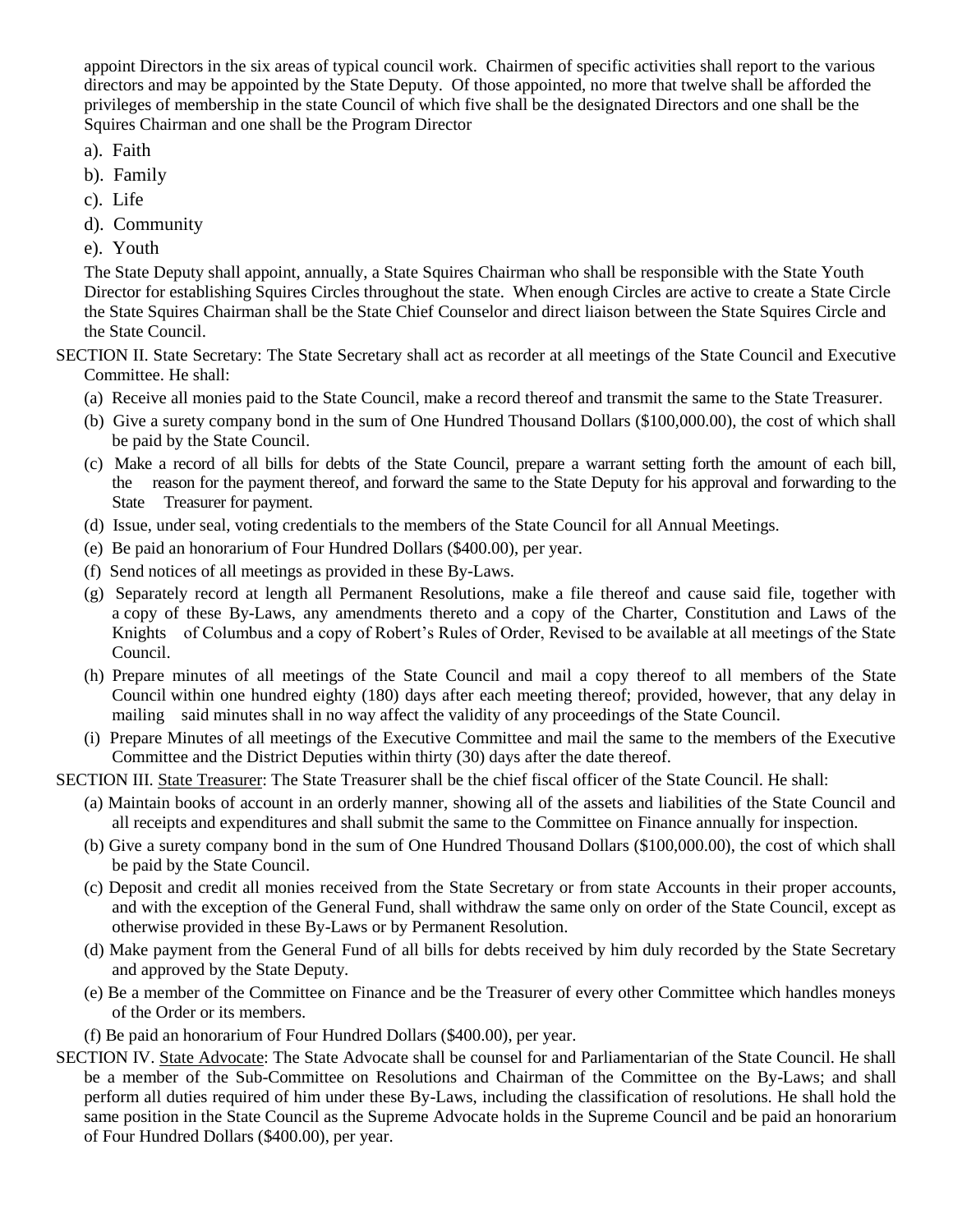- SECTION V. State Warden: The State Warden is responsible for the safe-keeping of all State Council property. He is also in charge of ensuring that only properly credentialed members gain admittance to all State Council Ceremonials and other meetings of the State Council. He is the chief communication/information officer for the State Council, overseeing all State Council level communications, including but not limited to Newsletters, Public Relations, and Web Page. He shall also perform other duties as directed by the State Deputy.
- SECTION VI. State Chaplain: The State Chaplain shall be appointed as provided by law and shall hold the same position in the State Council as the Supreme Chaplain holds in the Supreme Council. He shall have charge of all religious services at all meetings of the State Council.
- SECTION VII. Immediate Past State Deputy: The last living Past State Deputy residing in the jurisdiction shall act as an advisor to the State Deputy, coordinates the annual audit and tax return, and is the chairman of the state Council Tootsie Roll Drive disbursement committee.
- SECTION VIII. Upon leaving office, all officers, committee chairmen and District Deputies shall transfer to their successors, all of their files, records and properties of the State Council.

## *ARTICLE V STANDING COMMITTEES*

- SECTION I. Appointment: Except as otherwise provided in this Article, or elsewhere in these By-Laws the State Deputy shall appoint the members of the Committees enumerated herein.
- SECTION II. Committee on Credentials: The Committee on Credentials shall examine the voting credentials of all members of the Annual Meeting.
- SECTION III. Committee on the Good and Welfare: The Committee on the Good and Welfare shall report as to the progress of the Order.
- SECTION IV. Committee on Mileage: The Committee on Mileage shall determine and certify to the State Secretary the number of miles traveled by Members of the State Council in attending the Annual Meeting and shall make use of Google Maps, MapQuest or other freely accessible computer based mapping services.
- SECTION V. Committee on Finance: The Committee on Finance shall consist of five (5) members: the State Deputy who shall act as Chairman; the last Past State Deputy still residing in the jurisdiction; the State Treasurer and two Third Degree members elected annually at the Annual Meeting. The Committee shall:
	- (a) Audit the books of the State Treasurer at the conclusion of each Fiscal Year and file a report thereof with the State Council not more than ninety (90) days after the conclusion of said Fiscal Year.
	- (b) Examine the books of all other officers and Committees to whom moneys have been committed.
	- (c) Present to the Annual Meeting of the State Council a budget for the following Fiscal Year and suggest such measures of finance as it may deem expedient.
	- (d) (Eliminated April 28, 1979)
	- (e) The Committee on Finance will be responsible for the investments and the investing of the funds of the New Hampshire State Council Knights of Columbus. The fund must be insured or guaranteed government investments, and the investments must be liquid.
	- (f) Any check that is returned with insufficient funds or returned for not being properly signed the issuer will be subject to a \$25.00 charge in addition to any other fee assessed the State Council by a bank or other financial entity to offset the surcharge charged to the State Council.
	- (g) The Finance Committee is to submit to each subordinate Council a proposed Budget for the next fraternal year at least ninety (90) days prior to the Annual Meeting of the State Council. Said proposed budget to be voted on at the annual meeting and subject to modification from the floor at or preceding that vote.
- SECTION VI. Committee on the By-Laws: The committee on the By-Laws shall consist of the State Officers and the District Deputies and any others appointed by the State Deputy. The Committee shall report on the condition of the By-Laws and submit their recommendations thereon at least once every five (5) years. In addition, the Committee shall perform all duties prescribed by Article VI thereof. The committee shall consist of no less than seven (7) members and shall act as part of the Subcommittee on Resolutions.
- SECTION VII. Committee on Programing: The Committee on Programming shall consist of the various Directors appointed by the State Deputy, with the State Program Director as Chairman and the State Deputy as *ex officio* chairman. The Committee shall be responsible for developing and coordinating various state programs through the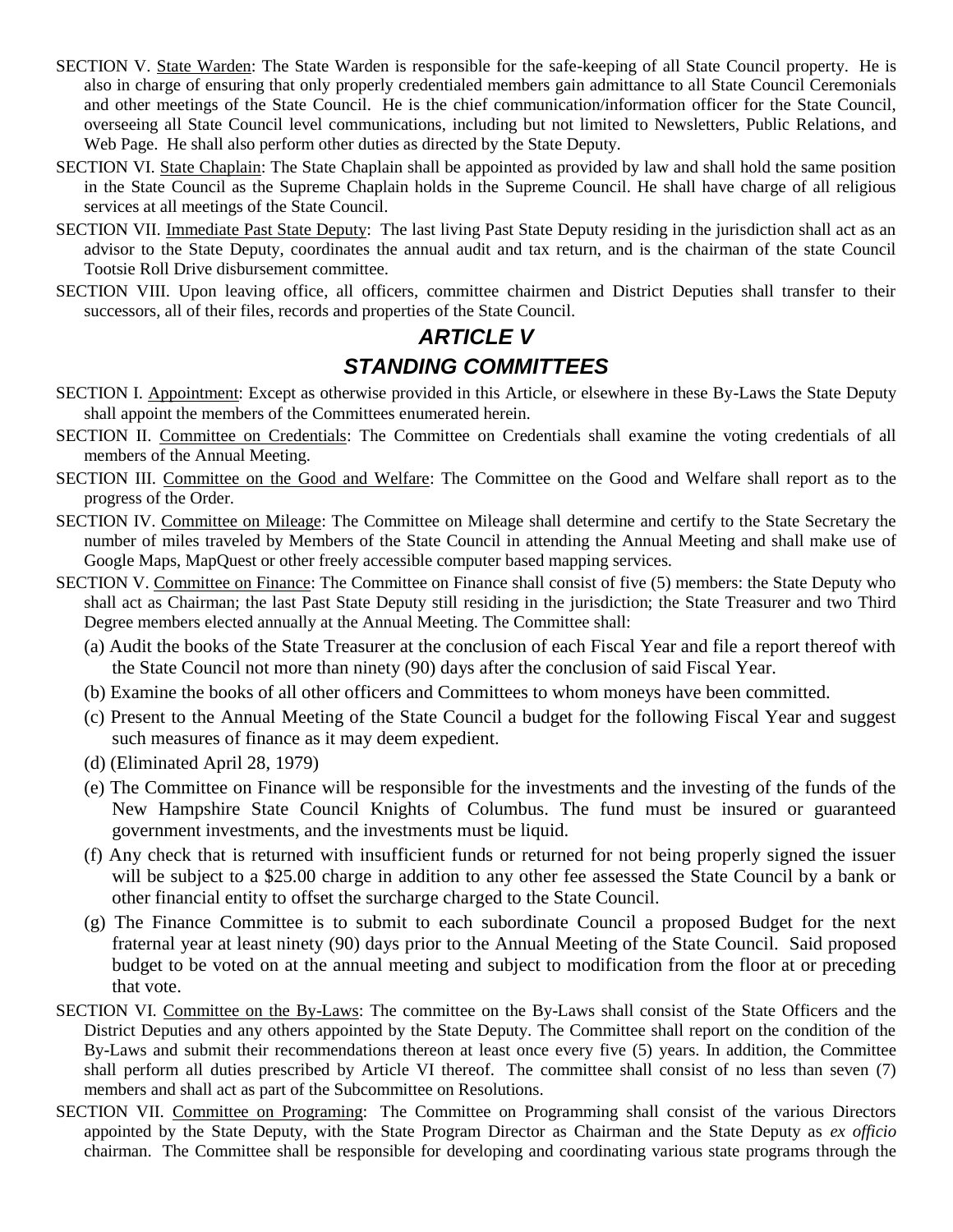appointed Directors of activities including, but not limited to State Pilgrimage, State Pro-Life Seminar, State Community Mass, State Marian Devotions, State Free Throw Contest, State Sporting Events, State Special Olympics, State Poster Contests, State Blood Drives, Annual Meeting, State Ball, Annual Banquet, State Awards Programs.

### *ARTICLE VI AMENDMENTS/RESOLUTIONS*

- SECTION I. How Amended: These By-Laws may be amended, as hereinafter provided at any Annual Meeting by a vote of two thirds of the members present and voting, a quorum being present.
- SECTION II. Filing: Any member of the State Council may propose an amendment to these By-Laws by filing the same with the State Secretary not less than forty-five (45) days prior to the Annual Meeting.
- SECTION III. Notice: Upon receipt of any proposed amendment the State Deputy shall cause the State Secretary to cause the same to be printed and shall mail a copy thereof to each member of the State Council along with the notice of the Annual Meeting; whereupon any such amendment shall be in order at the Annual Meeting for which such notice is given.
- SECTION IV. Referral to Committee: Whenever amendments to these By-Laws are proposed, the State Deputy shall call a meeting of the Committee on the Revision of the By-Laws which shall take the same under consideration, receive the opinion of the State Advocate and report thereon at the Annual Meeting.
- SECTION V. Procedure after Passage: Whenever any amendment to these By-Laws is adopted as provided herein, the State Deputy shall immediately forward the same to the Supreme Council for approval.
- SECTION VI. Effective Date: No amendment to these By-Laws shall be effective until approved by the Supreme Council or Supreme Board of Directors.
- SECTION VII. Publication: Whenever, in the opinion of the Committee on the Revision of the By-Laws it shall be necessary, the Committee shall cause all amendments to these By-Laws to be incorporated herein and shall cause the same, as amended, to be printed in booklet form. Said booklet shall bear upon its face a conspicuous reference to the date of its publication. Whenever, in the opinion of the committee on the Revision of the By-Laws, it shall be necessary, all permanent resolutions ever adopted under this section and under the archives of the State Council shall be compiled in a chronological fashion and shall be printed in a cost-effective manner to be determined by the State Secretary. Upon receipt of said publication, the State Secretary shall forward one copy to each State Officer, District Deputy, Past State Deputy still residing in the jurisdiction, Director, Chairman of all Standing Committees and each subordinate council; and upon request, to any member of the Order, in good standing, who desires a copy thereof.

SECTION VIII. Resolutions:

- (a) Purpose: Whenever the membership of the State Council or subordinate council or general membership wishes to express a position, point of view or opinion as reflective of the membership as a whole or establish a policy which requires an appropriation in excess of \$250.00 (two hundred fifty dollars), except for the usual and ordinary business of the State Council, a resolution shall be in order. Said Resolution are to be presented, in writing, to the State Deputy before March 15 of any year for consideration at the Annual Meeting.
- (b) Form: Such Resolution shall begin in the form "Whereas the New Hampshire State Council . . . " and shall be deemed to reflect the opinion of the entire membership of the state council upon passage. If the resolution is for a program or action by the state council, the Resolution shall be accompanied by a comment from the Program Director and the subordinate director associated with the proposed program.
- (c) Out of Order: If the Resolution deals with the operation of the State Council such resolution shall be deemed out of order and an amendment of the By-Laws appropriate.

(d) Procedure:

- (1) Such resolutions shall be submitted to the State Deputy.
- (2) The State Deputy shall refer such resolutions to the Subcommittee on Resolutions.
- (3) The Subcommittee on Resolutions shall take such resolutions under consideration, seek the opinion of the State Advocate as to their consistency with law, cause the State Advocate to draft its report and any amendments to the resolutions suggested by the Committee, and shall report thereon at the Annual Meeting of the State Council.